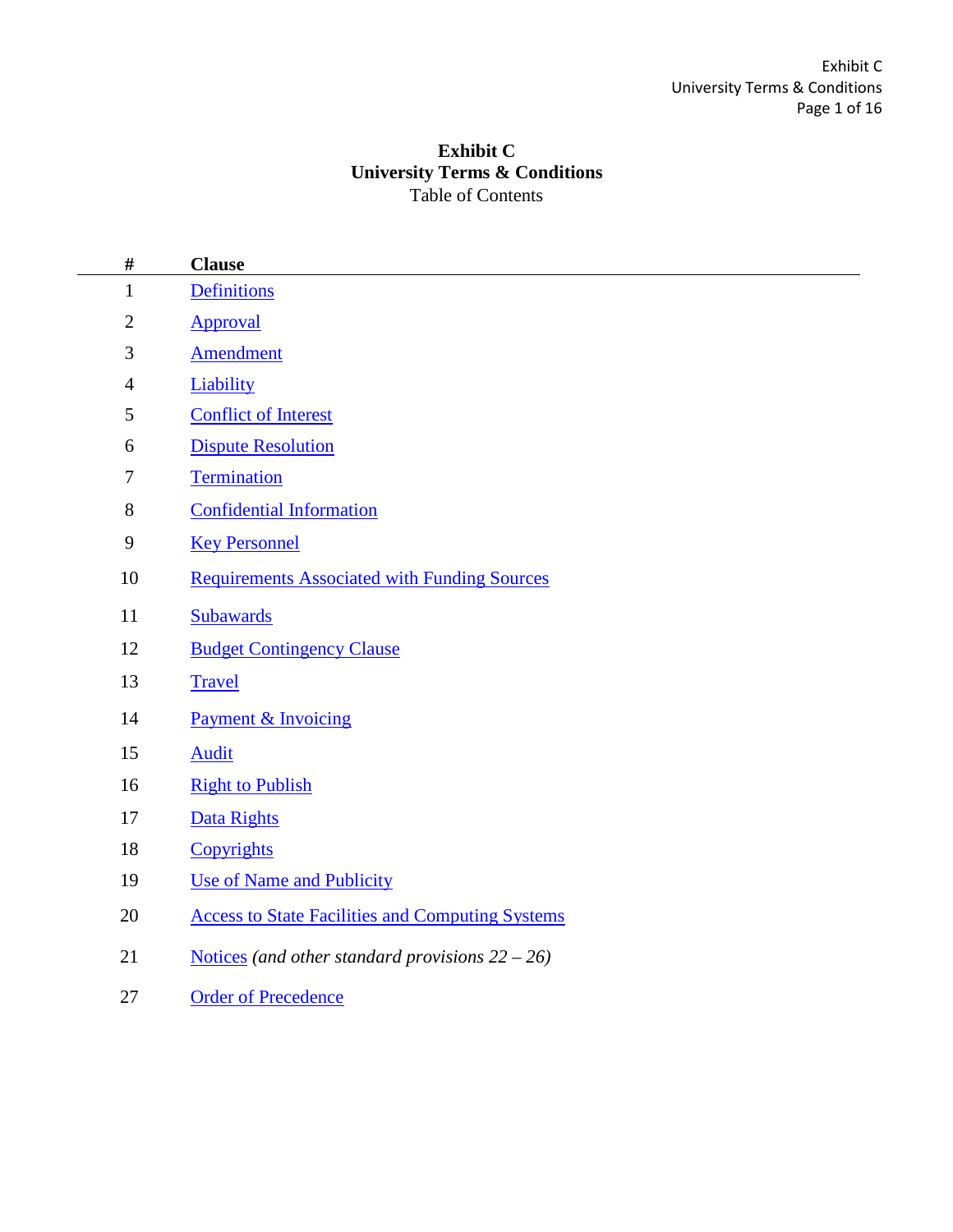1. **Definitions:** Refer to [definitions](#page-13-0) at end of document.

## <span id="page-1-0"></span>2. **Approval**

[TOC](#page-0-0)

This [Agreement i](#page-13-1)s of no force or effect until signed by both [Parties](#page-14-0) and approved by the Department of General Services, if required. University may not commence performance until such approval has been obtained.

# <span id="page-1-1"></span>3. **Amendment**

No amendment or variation of the terms of this Agreement shall be valid unless made in writing, signed by the Parties and approved as required. No oral understanding or Agreement not incorporated in the Agreement is binding on any of the Parties.

# <span id="page-1-2"></span>4. **Liability**

- A. To the extent permitted by law, the [University s](#page-15-0)hall defend, indemnify and hold harmless the [State,](#page-15-1) its officers, employees and agents from and against any and all liability, loss, expense, attorneys' fees, or claims for injury or damages arising out of the performance of this Agreement but only in proportion to and to the extent such liability, loss, expense, attorneys' fees, or claims for injury or damages are caused by or result from the negligent or intentional acts or omissions of the University, its respective officers, agents or employees.
- B. To the extent permitted by law, the State shall defend, indemnify and hold harmless the University, its officers, employees and agents from and against any and all liability, loss, expense, attorneys' fees, or claims for injury or damages arising out of the performance of this Agreement but only in proportion to and to the extent such liability, loss, expense, attorneys' fees, or claims for injury or damages are caused by or result from the negligent or intentional acts or omissions of the State, its respective officers, agents or employees.
- C. If the University provides funds to any third party (["Subawardee"](#page-15-2)), excluding any agency or department of the United States, to accomplish any of the work of this agreement, the University shall first enter into a written agreement with each Subawardee by which the Subawardee agrees to indemnify and hold harmless the State of California, the State and its officers, agents, and employees from any and all liabilities, losses, claims, demands, damages, or costs, including without limitation litigation costs and attorney's fees, resulting from or arising out of the Subawardee's performance under its agreement with the University, but only in proportion to and to the extent such liability, loss, expense, attorneys' fees, or claims for injury or damages are caused by or result from the negligent or intentional acts or omissions of the Subawardees, its respective officers, agents or employees. The foregoing does not limit any breach of contract action that the State may have against the University.

# <span id="page-1-3"></span>5. **Conflict of Interest**

- A. Conflict of Interest
	- 1) State intends to avoid any real or apparent conflict of interest on the part of the University, Subawardees, or employees, officers and directors of the University or Subawardee. Thus, State reserves the right to determine, in its reasonable discretion, whether any information, assertion or claim received from any source indicates the existence of a real or apparent conflict of interest; and, if a conflict is found to exist, to require the University to submit additional information or a plan for resolving the conflict, subject to State review and prior approval.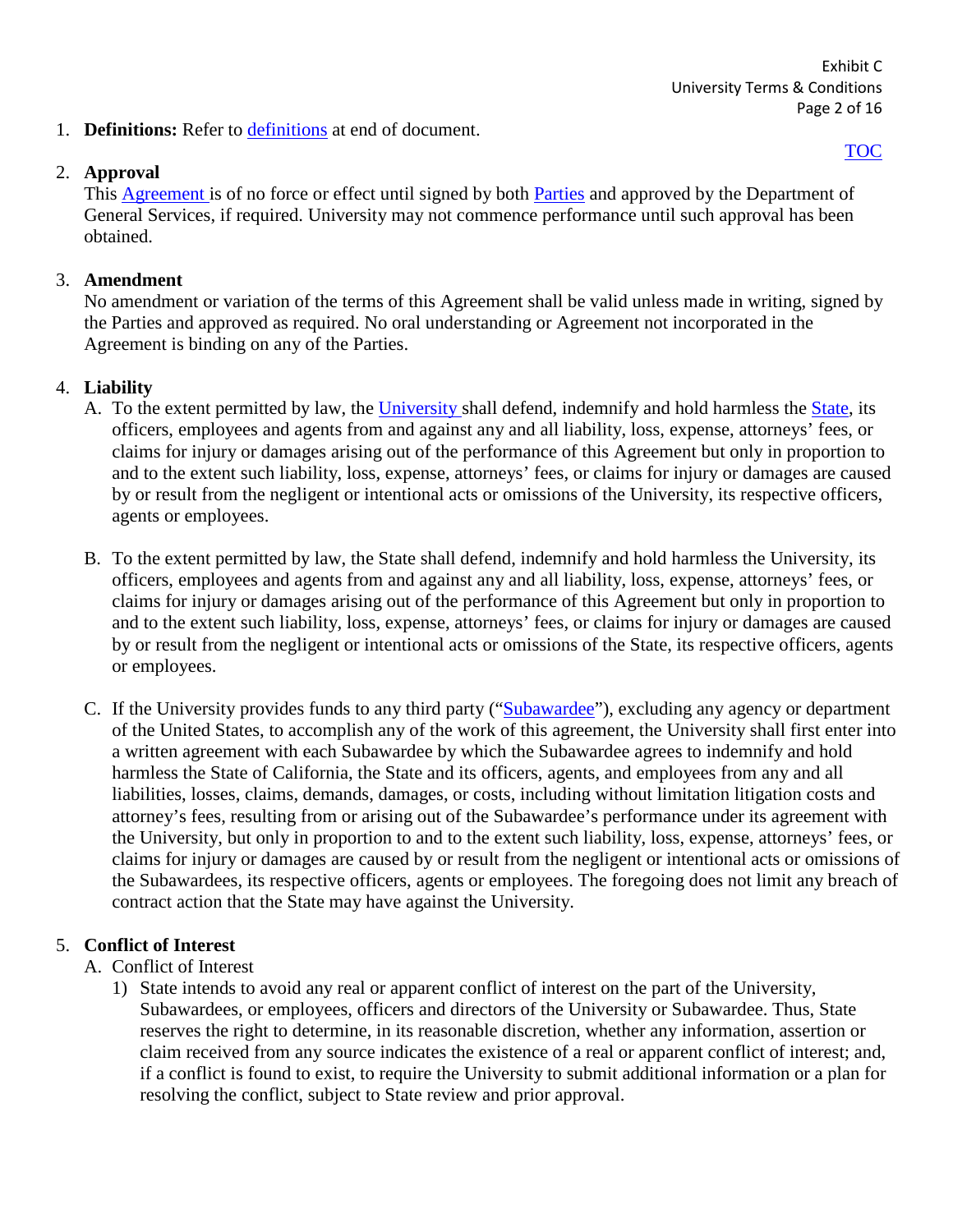- 2) Conflicts of interest include, but are not limited to:
	- (a) An instance where the University or any of its Subawardees, or any employee, officer, or director of the University or any Subawardee receiving information in connection with the performance of services hereunder has an interest, financial or otherwise, whereby the use or disclosure of information obtained while performing such services would result in private or personal benefit.
	- (b) An instance where, in connection with the performance of services hereunder, the University's or any Subawardee's employees, officers, or directors use their positions for purposes that are, or give the appearance of being, motivated by a desire for private gain for themselves or others, such as those with whom they have family, business or other ties.
- B. Disclosure of Current and Pending Support

The University will be required to submit a completed Current and Pending Support form (Exhibit A6) to the State with its Proposal. Upon request from the State, University will submit an updated Current and Pending Support form within thirty (30) calendar days of the request from the State.

C. Evaluation

If either Party becomes aware of a known or suspected conflict of interest pursuant to paragraphs A or B above, the knowledgeable Party shall inform the other Party, and the University will be given an opportunity to submit additional information or to resolve the conflict. Within twenty (20) calendar days from the date of notification of the conflict, the University will provide additional information sufficient to fully evaluate the nature and effects of the potential conflict. If a conflict of interest is determined to exist by the State in its reasonable discretion and cannot be resolved to the satisfaction of the State, the conflict will be grounds for terminating the Agreement for good cause pursuant to Section 7 of this Agreement. The State may, at its discretion upon receipt of a written request from the University, authorize an extension of the timeline indicated herein.

## <span id="page-2-0"></span>6. **Dispute Resolution** [TOC](#page-0-0)

- A. The State's Contract/Program Manager and the University's [Principal Investigator](#page-14-1) shall attempt to informally resolve any disputes under this agreement.
- B. If either Party determines that the dispute cannot be informally resolved, either Party may submit to the other Party in writing a description of the dispute and the desired outcome.
- C. The State's [Authorized Official,](#page-13-2) as designated in Exhibit A3, or designee and the University's Director of Contracts and Grants Administration or designee shall meet to review the issues. A written decision signed by the Party receiving the notice of dispute shall be returned to the other Party within thirty (30) working days of the receipt of the notice of dispute, or as otherwise agreed between the Parties, in writing.
- D. If both Parties cannot agree upon a resolution after following the processes described in this Agreement, both Parties retain the right to bring a lawsuit or seek any other legal or equitable remedy either Party may have.
- E. Pending the final resolution of any dispute arising under this Agreement, University agrees to diligently proceed with the performance of this Agreement, including the delivery of goods or the provision of services or research in accordance with the terms of this Agreement, unless the dispute involves the University's continued performance under this Agreement. The University's failure to diligently proceed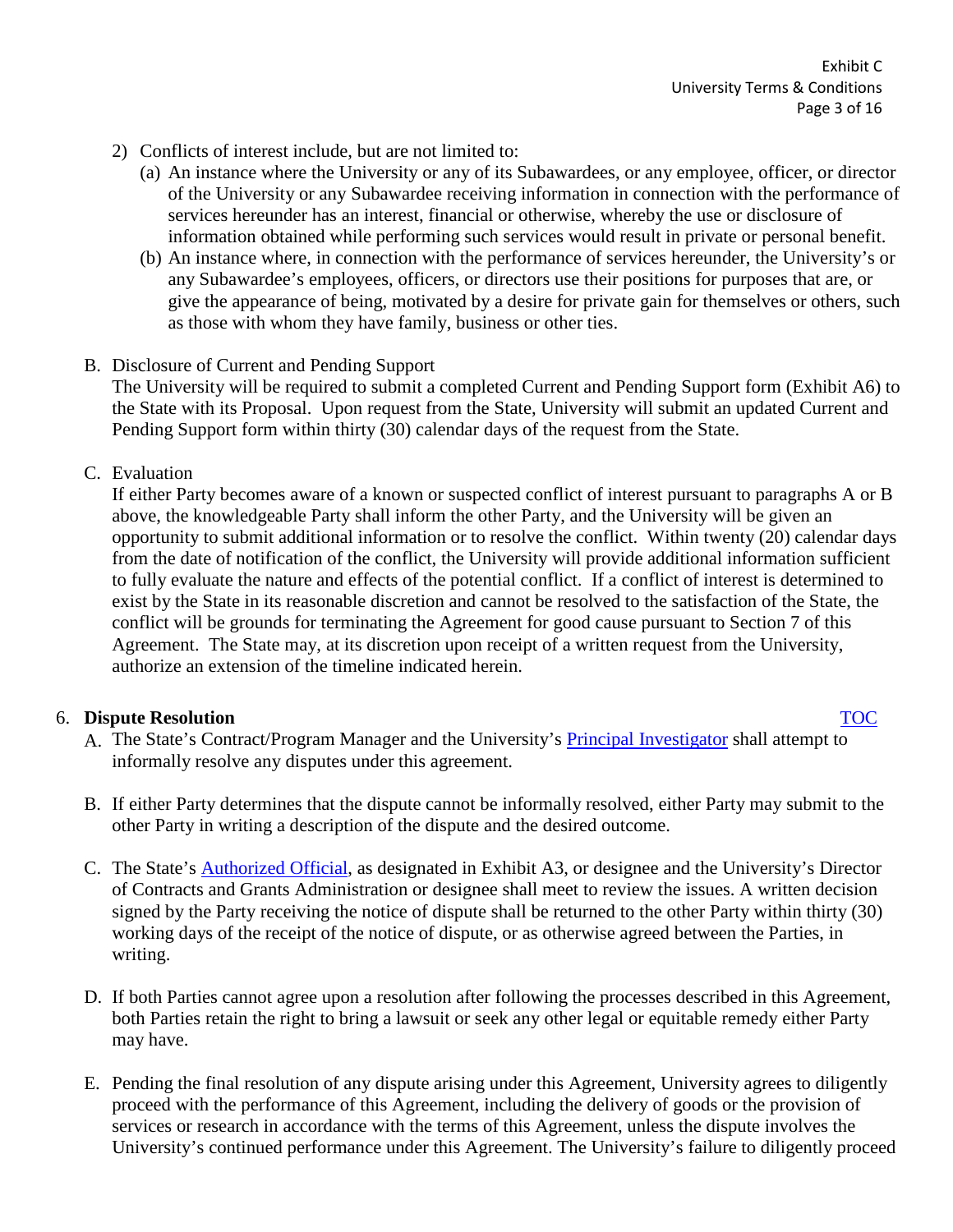in accordance with the State's instructions shall be considered a material breach of this Agreement. State agrees to continue payment for costs not under dispute.

- F. If payment for services performed by University is part of the dispute, to the extent it is legally able to do so, the State will ensure that funds remain available for this purpose and do not revert prior to the conclusion of the dispute resolution process.
- G. This dispute resolution process does not preclude either Party from exercising its right to terminate this Agreement pursuant to Section 7.

# <span id="page-3-0"></span>7. **Termination** [TOC](#page-0-0)

- A. The State's Authorized Official may terminate this Agreement with or without cause upon thirty (30) calendar days written notice to the University. Upon receipt of the State's notice of termination, the University shall take reasonable efforts to limit or terminate all financial commitments and will not incur new obligations under this Agreement. In accordance with the Invoice Provision of this Agreement the State shall reimburse the University for costs incurred up to the effective date of termination and for costs incurred due to [Non-cancellable Obligations,](#page-14-2) up to the undisbursed balance of funds authorized in this Agreement.
- B. The University's Authorized Official may terminate this Agreement for Good Cause and upon thirty (30) calendar days written notice to the State of the cause for termination. Upon submission of the University's notice of termination, the University shall take reasonable efforts to limit or terminate all financial commitments and will not incur new obligations under this Agreement. In accordance with the Invoice Provision of this Agreement the State shall reimburse the University for costs incurred up to the effective date of termination and for costs incurred due to Non-cancellable Obligations, up to the undisbursed balance of funds authorized in this Agreement.
- C. Good Cause is defined as impossibility of performance or frustration of purpose. Good cause does not include material breach or termination for convenience.
- D. In the case of early termination, the University will submit, within ninety (90) days of the termination date, an invoice and a report covering services up to the termination date. Any Deliverable as described in this Agreement, that is fully or partially completed up to the termination date (work product), will be provided to the State.
- E. Upon receipt of the invoice, progress report, data, and work product, a final payment will be made to the University. This payment shall be for all costs incurred in accordance with this Agreement, and shall include labor and materials purchased or utilized (including all Non-cancellable Obligations) up to the termination date, and pro rata share of indirect costs as specified in the budget (Exhibit B).
- F. If either Party notifies the other of a material breach, the breaching Party will have fifteen (15) calendar days to respond with a remedy to correct the breach. The receiving Party has fifteen (15) calendar days to accept or reject the proposed remedy or offer an alternative remedy. Upon approval of the proposed remedy, the breaching Party has thirty (30) calendar days to implement the cure. In the event the breaching Party does not cure the breach within the thirty-day period, the non-breaching Party may terminate for cause immediately upon written notice. All notifications, acceptances and or rejections must be submitted in writing.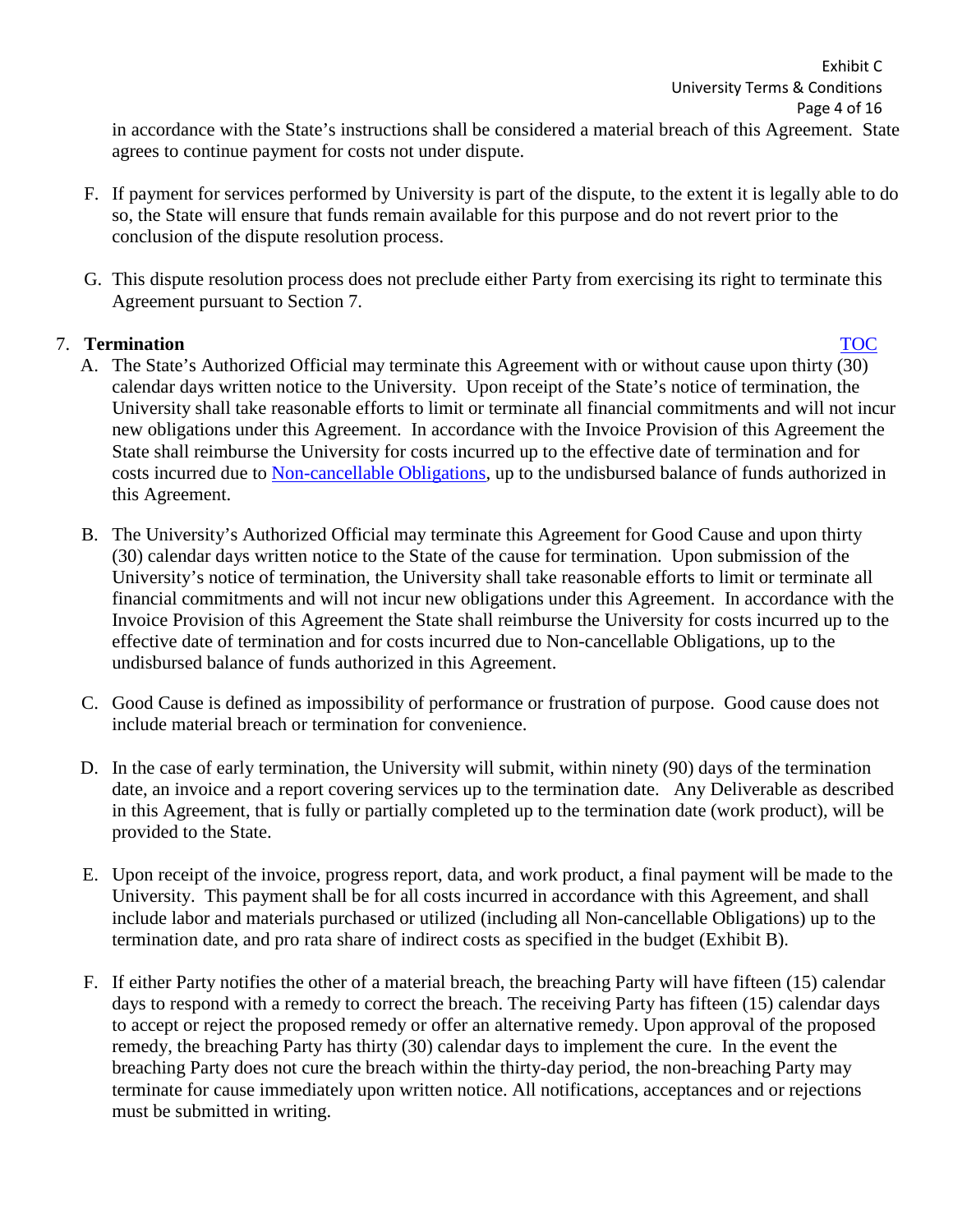Exhibit C University Terms & Conditions Page 5 of 16

- G. Pursuant to a Governor's Executive Order or equivalent directive, such as a court order or an order from a federal or state regulatory agency, the State may issue a Suspension Notice. The Notice must identify the specific Executive Order or directive and the Agreement number(s) subject to suspension. Work charged to the State must stop immediately upon receipt of the Notice. The University retains the right to reimbursement of costs incurred to date, including non-cancellable obligations, and reserves the right to seek reimbursement through administrative or legal action.
- H. The University shall include in any agreement with any subawardee retained for work under this Agreement a provision that entitles the University to suspend or terminate the agreement with the subawardee for any reason on written notice and on the same terms and conditions specified in this section.

## 8. **Confidential Information** [TOC](#page-0-0)

A. Protection of Personally Identifiable Information

<span id="page-4-0"></span>Except as otherwise provided by law, information or data that personally identifies an individual or individuals shall be protected in accordance with California Civil Code Sections 1798, et seq., and other relevant State or Federal statutes and regulations. The Parties shall comply with California Civil Code Sections 1798, et seq. and other relevant State or Federal statutes and regulations in safeguarding all such information or data which comes into their possession under this agreement in perpetuity, and shall not release or publish any such information or data except as permitted by law.

B. Confidentiality of Third Party Provided Information

Third Parties may provide Confidential Information to the State or directly to the University for use by the University in the performance of the [Scope of Work.](#page-15-3) Any such information will be defined by the State in the Scope of Work as "Third-Party Confidential Information" and requirements for treatment of such information will be set forth in Exhibit A, Scope of Work. In addition, such third party may also request a separate Confidential Nondisclosure Agreement (CNDA). If applicable, a CNDA for this purpose will be provided as Exhibit A7.

C. Trade Secrets

Both Parties agree that they will not provide or make accessible to either Party any third-party [Trade](#page-15-4)  [Secrets](#page-15-4) without first informing the receiving Party and obtaining prior written consent to accept and protect such information in perpetuity or until the information disclosed under this Agreement ceases to be a Trade Secret.

D. Other Confidential Information

Any other information considered confidential by the disclosing Party will be clearly marked by the disclosing Party in writing, as ["Confidential Information"](#page-13-3), and sent only to the designated representative of the receiving Party. Any confidential information conveyed orally to the receiving Party by the disclosing Party shall be followed by a written communication within fourteen (14) days that said information will be considered "Confidential Information." Neither Party will disclose Other Confidential Information unless it is necessary to the Scope of Work or is otherwise required by law. Except as required by law and/or by court order, the receiving Party will not disclose Confidential Information for a period of five (5) years from the termination of this Agreement, or such time period mutually agreed upon by both Parties. At the end of said five year period or upon request from the State, University will return or destroy Confidential Information.

The receiving Party will take all appropriate measures to protect the confidentiality of such information while in its possession. In the event that University is required to disclose Confidential Information to a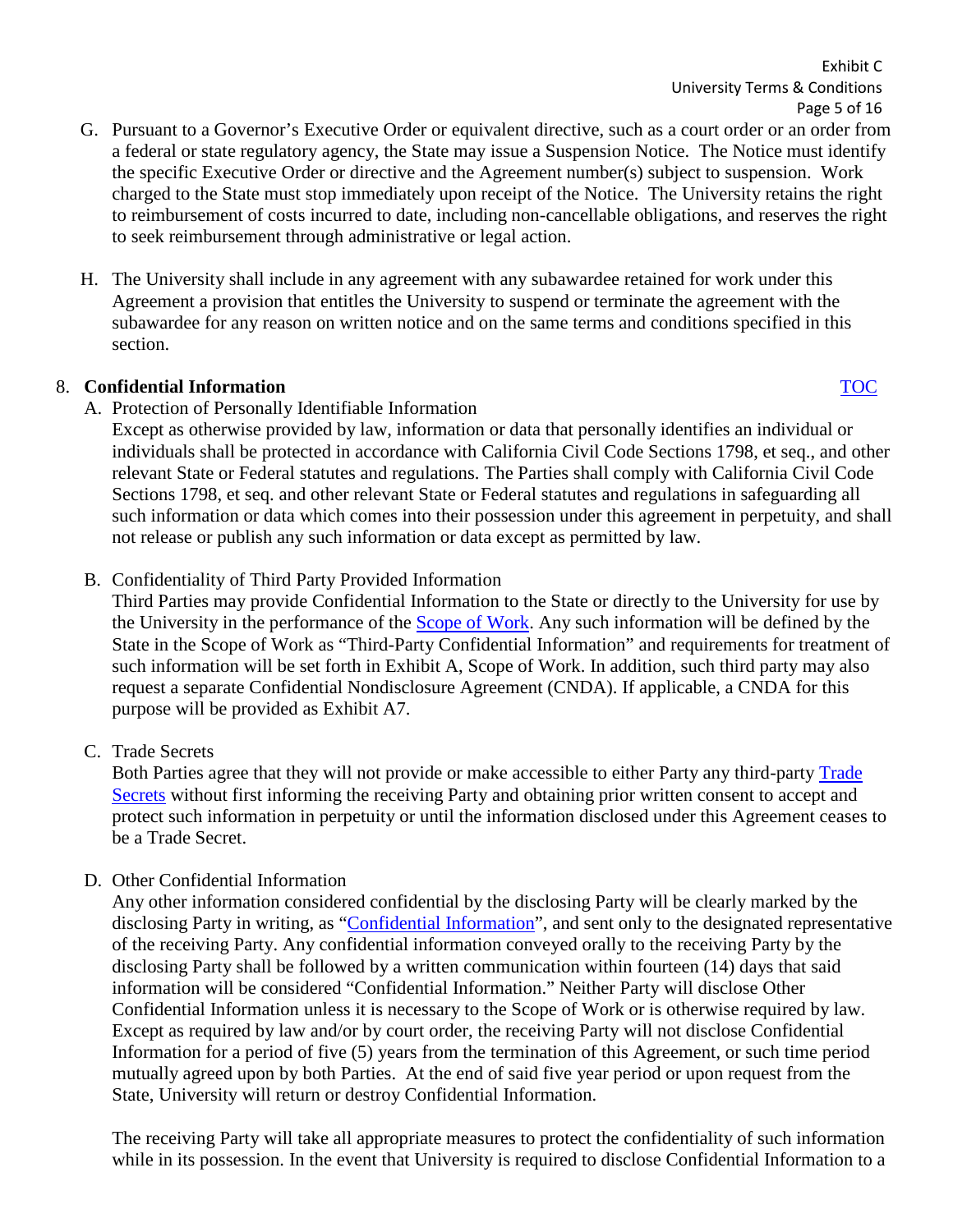[Consultant a](#page-13-4)nd/or [Vendor](#page-15-5) in order to fulfill the Scope of Work, the University will require the Consultant and/or Vendor to comply with terms at least as stringent as University's obligations hereunder and as required by law.

Notwithstanding any other provision in this Agreement, both Parties are subject to the California Public Records Act ("CPRA"), Government Code Section 6250 et seq. Education Code Section 72690 applies to [CSU Auxiliaries.](#page-13-5) University will advise Subawardees of these facts.

- E. Special Conditions for Security of Confidential Information University will comply with applicable State and Federal statutes and regulations and policies regarding information security. Additional legal and regulatory requirements regarding security of Confidential Information, and requirements regarding use and disposition thereof, may be provided by the State and are specified in Exhibit E.
- F. The confidentiality obligations herein do not apply to information that (i) was known to the receiving Party prior to its receipt from the disclosing Party, (ii) is independently developed by the receiving Party, or (iii) becomes available to the general public at any time through no fault of the receiving Party.

# <span id="page-5-0"></span>9. **Key Personnel** [TOC](#page-0-0)

Any change in the [Key Personnel](#page-14-3) identified in Exhibit A2, Scope of Work, shall require prior approval of the State. The State shall not unreasonably delay its determination whether to provide such approval. The University will provide any documentation required to facilitate the State's determination of whether or not to approve the proposed change in Key Personnel.

# <span id="page-5-1"></span>10. **Requirements Associated with Funding Sources**

- A. This Agreement is subject to any additional requirements imposed on the State agency by applicable law (including, but not limited to, bond, proposition and federal funding). These additional requirements and applicable funding sources are set forth in the following Exhibits, which are attached and incorporated by this reference in Exhibit D.
- B. If the University is a subrecipient, as defined in  $2 \text{ CFR } \frac{8}{3}$  200.93, and the External Funding Entity is the federal government, the awarding State agency will provide to the University the name of the federal agency, the prime award number (if available), and the Catalog of Federal Domestic Assistance (CFDA) program number (if available and applicable). The State acknowledges that in the case of federal funds, the University must comply with the applicable Federal regulations.
- C. Notwithstanding the foregoing, this Agreement shall be governed by the laws of the State of California as to interpretation and performance.

# <span id="page-5-2"></span>11. **Subawards**

- A. The University will perform the work contemplated with resources available within its own organization and no portion of the work shall be subawarded except for Subawards expressly identified in the proposal, the Scope of Work or the Budget, or any amendments to the foregoing. The University will incorporate into any [Subaward f](#page-15-6)or work identified in this Agreement any provision applicable to the particular [Subawardee,](#page-15-2) including, but not limited to the following:
	- 1) Conflict of Interest
	- 2) Confidential Information
	- 3) Budget Contingency
	- 4) Patents (if applicable)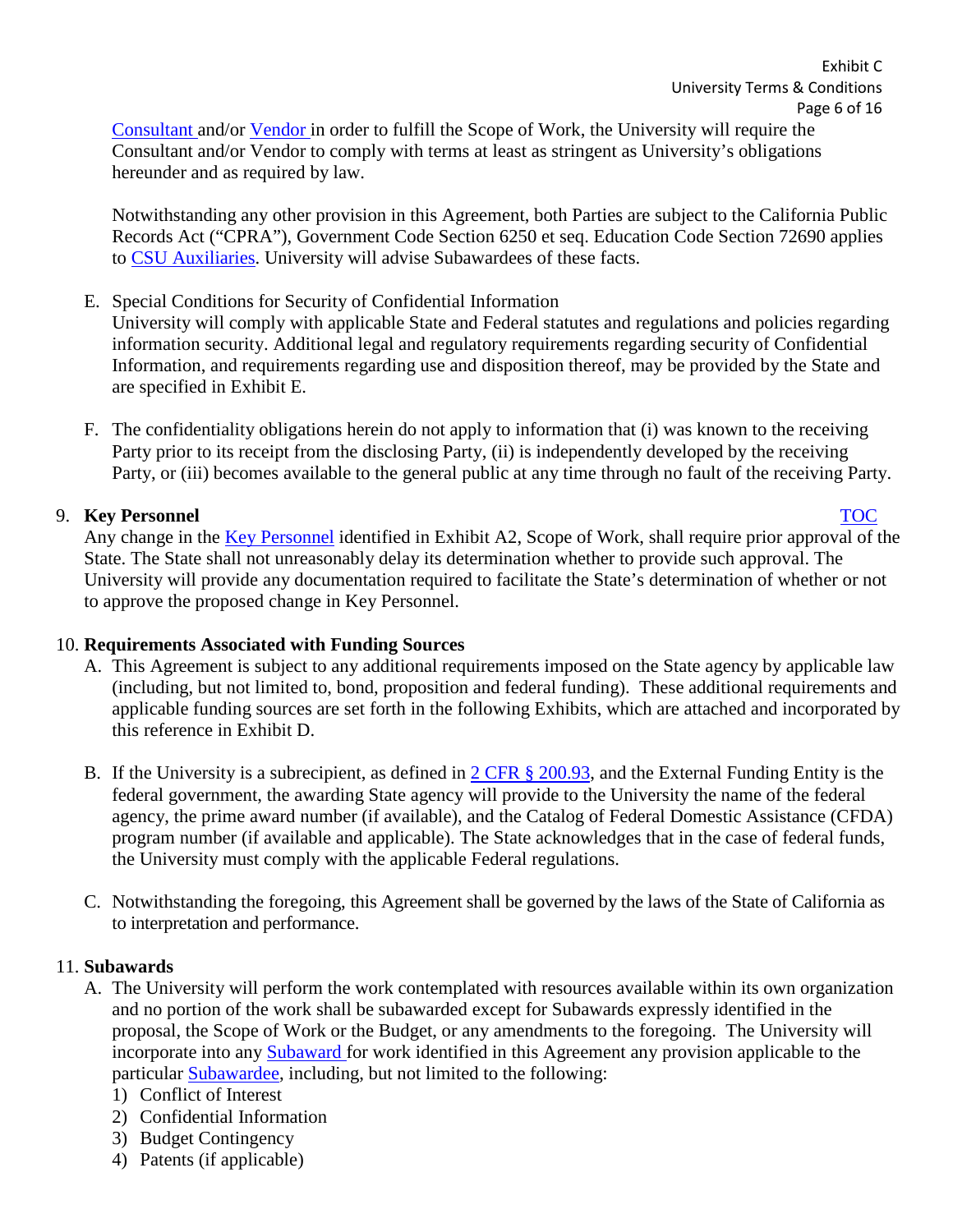- 5) Copyrights (if applicable)
- 6) Data Rights (if applicable)
- 7) Audits
- 8) Invoicing and Payment
- 9) Indemnification
- 10) Any other provisions required by statute, regulation or source of funds applicable to this Agreement.
- B. The University shall be responsible for establishing and maintaining written agreements with and making payments to Subawardees for work performed in accordance with the terms of this Agreement. Nothing contained in this Agreement, or any subsequent Amendment to this Agreement, shall create any contractual relationship between the State and any Subawardee, and no Subawardee shall relieve the University of its responsibilities and obligations hereunder. The University shall provide copies of Subaward documents upon request by the State.
- C. Any substitution or addition of Subawardees identified in this Agreement must be approved in writing by the State in advance of assigning work to substitute or new Subawardees. University acknowledges that, if applicable, the State must comply with State Contracting Manual (SCM Volume I) Section 3.06, which applies to all Subawards. The State will decide whether to seek authorization to allow the University to proceed with the proposed substitute or additional Subawardee, and the University will provide assistance to the State upon request in order to meet these requirements.
- D. This section applies to any Subawardee that provides assistance to the University under this Agreement regardless of time or dollars expended.
- E. This section shall not apply to "Sub-Agreements" with the United States Department of Energy National Laboratories.
- F. Vendors are not considered to be a Subawardee and are subject to the normal terms and conditions of the University's procurement process.

## <span id="page-6-0"></span>12. **Budget Contingency** [TOC](#page-0-0)

- A. It is mutually understood between the Parties that this Agreement may have been written before ascertaining the availability of congressional or legislative appropriation of funds, for the mutual benefit of both Parties in order to avoid program and fiscal delays that would occur if this Agreement were executed after that determination was made.
- B. This Agreement is valid and enforceable only if sufficient funds are made available to the State by the United States Government or the California State Legislature for the purpose of this program. In addition, this Agreement is subject to any additional restrictions, limitations, conditions, or any statute enacted by the Congress or the State Legislature that may affect the provisions, terms, or funding of the Agreement.
- C. It is mutually agreed that if Congress or the California State Legislature does not appropriate sufficient funds for the program, the State has the option to terminate the Agreement in accordance with Section 7 or to amend this Agreement to reflect any reduction in funds.

# <span id="page-6-1"></span>13. **Travel**

A. Travel and reimbursement for University employee travel costs shall be in accordance with the University's travel policy in effect as of the date the cost is incurred. The University's travel policy is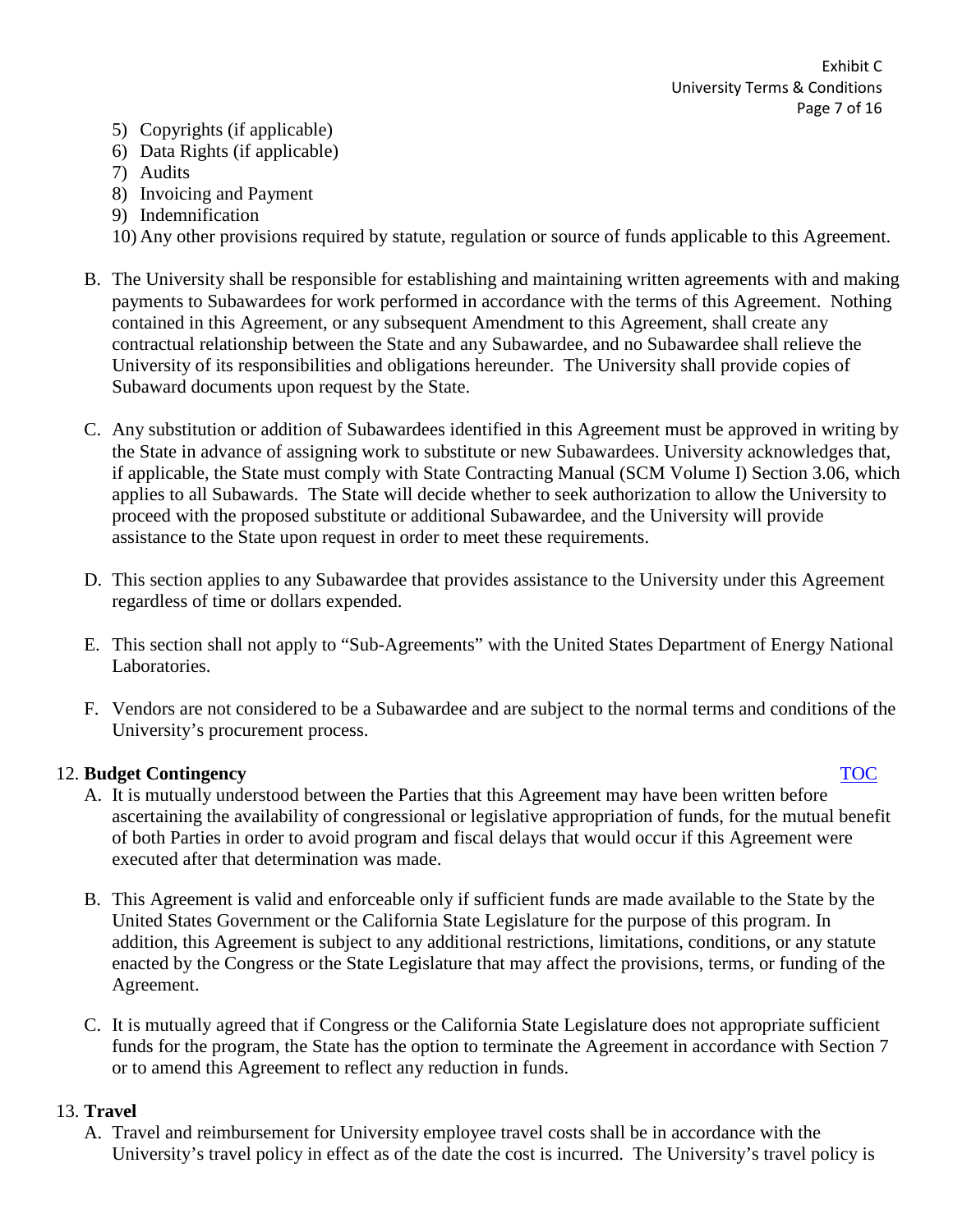found at: <http://policy.ucop.edu/doc/3420365/BFB-G-28> [UC] <http://www.calstate.edu/icsuam/documents/Section3000.pdf> [CSU]. The University will immediately inform the State in writing of any changes in its travel policy.

Lodging rates shall be reasonable.

- B. Reimbursement for travel by employees of a Subawardee of the University shall be reimbursed at actual cost not to exceed the Federal rates in effect as of the date the costs are incurred. Federal rates are available on the US General Services Administration website at [http://www.gsa.gov/portal/category/21287.](http://www.gsa.gov/portal/category/21287)
- C. The Budget shall identify all travel and the costs of travel, including travel by subawardees, and shall itemize the rate, estimated cost and destination of the travel. The Budget Justification and/or Scope of Work shall identify the travelers and purpose of the travel. Travel identified in this manner is considered approved upon execution and approval of the Agreement. Travel not identified in the Budget and/or Scope of Work shall require prior written (including fax or email) authorization from the State [Contract](#page-13-6)  [Project Manager.](#page-13-6) The need for actual travel not identified in the proposed Budget and/or Scope of Work must be justified and all technological avenues of communication (e.g., teleconferencing, videoconferencing, or web conferencing) must be explored before travel will be approved.
- D. If State policy regarding out-of-state travel changes during the period of this Agreement, it is the responsibility of the State to inform the University, and the Parties will work together in good faith to amend this Agreement, as necessary.

# <span id="page-7-0"></span>14. **Payment & Invoicing** [TOC](#page-0-0)

# A. Reimbursement

- 1) The total amount of funds disbursed under this Agreement shall not exceed the total amount in item 3 on STD 213. Subject to the Budget Contingency clause of this Agreement, the amounts payable for each fiscal year, if applicable, will be identified in Exhibit B.
- 2) Costs for this Agreement shall be computed in accordance with the Generally Accepted Accounting Principles (GAAP). The State will reimburse [direct a](#page-14-4)nd [indirect costs](#page-14-5) in accordance with Exhibit B.
- 3) State shall reimburse salaries and wages based upon the approved budget (Exhibit B) and the actual payments made with the following caveat: University must retain supporting documentation that shall substantiate actual costs and shall be available for review by the State upon request. Supporting documentation may include, but not be limited to, time reports and/or calendar entries.
- 4) Indirect Costs shall be calculated in accordance with the University budgeted indirect costs in Exhibit B, Budget.
- 5) Nothing herein contained shall preclude a ten-percent payment withhold pursuant to Section 10346 of the Public Contracts Code.
- B. Expense Allowability / Fiscal Documentation
	- 1) University will maintain financial records and supporting documentation of all costs incurred in the performance of this Agreement. If the State agency or State Controller's Office requires clarification of any expenditure prior to payment of an invoice, University will provide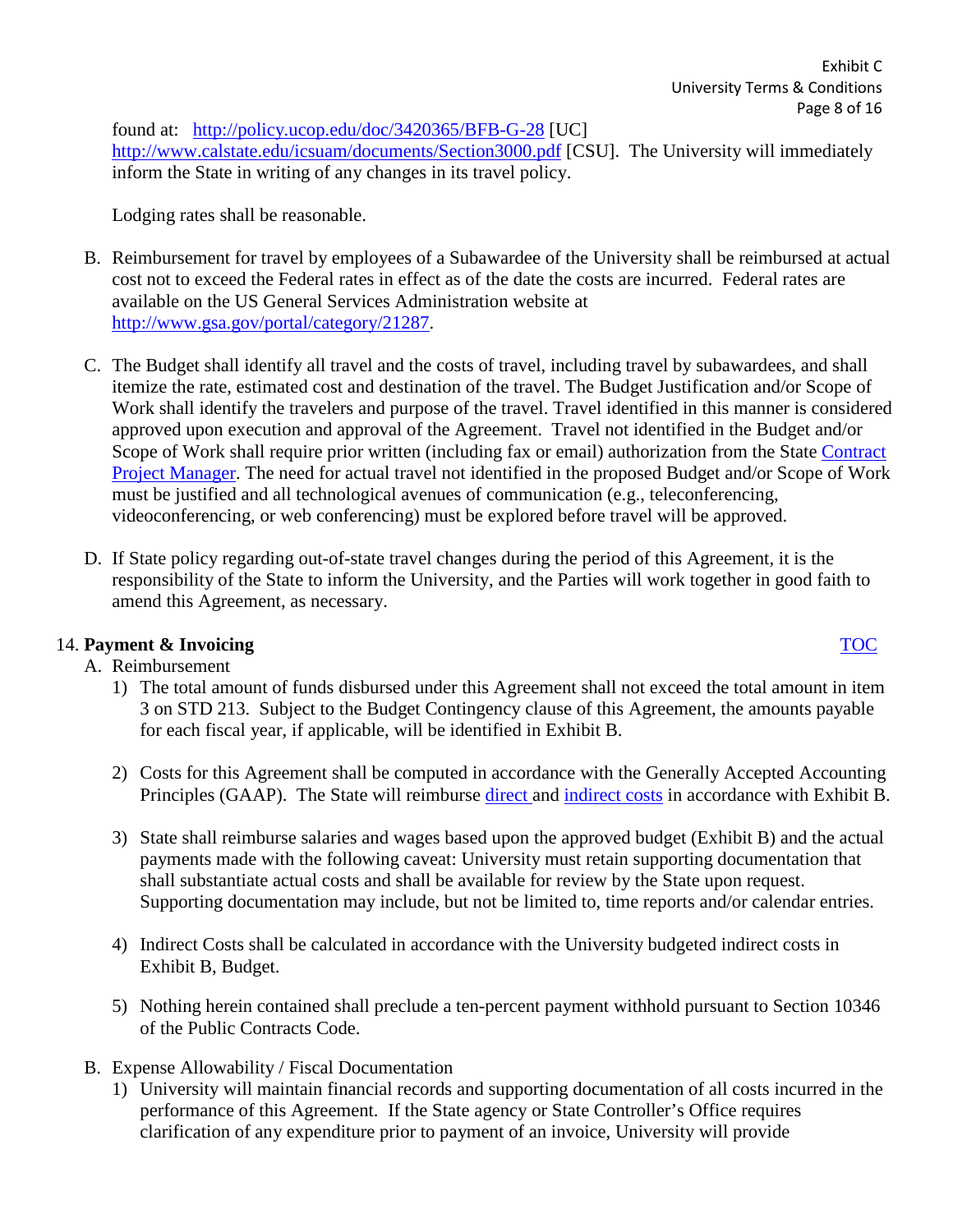documentation of such expenditure to support its allowability. If any expenditures are disputed by the State, pending resolution, State agrees to pay all other undisputed invoiced costs.

2) Equipment purchases shall comply with Department of General Services State Contracting Manual (SCM) Section 7.29 – Equipment Purchases, if applicable.

For the purposes of this Agreement, "damage" as used in paragraph B of SCM 7.29 – Equipment Purchases is defined as physical harm that is sustained by the equipment that prevents its functioning as designed or manufactured.

- 3) University will maintain financial documentation in accordance with Section 15, Audit.
- C. Prior Approval Requirements [TOC](#page-0-0)

The following changes require prior approval of the State Contract Project Manager, whether or not the change has a budgetary impact.

- 1) Change in Scope of Work
- 2) Change in Key Personnel
- 3) Inclusion of restricted use data or copyrighted works in Deliverables
- 4) Travel not included in the approved Budget
- 5) Equipment not included in the approved Budget
- 6) Computer (or theft sensitive equipment) not included in the approved Budget
- 7) Substitution or addition of Subawardees

Revisions and/or changes pursuant to Section 14.C may require a formal amendment to this Agreement.

D. Budget Flexibility

Budget revisions between identified budget categories in cost reimbursement agreements that are within the total Agreement amount, comply with the Prior Approval Requirements, above and do not change the Scope of Work or substitute Key Personnel, as defined in this Agreement, are allowed as described below:

- 1) Up to 10% of each annual budget amount or \$10,000, whichever is less, is allowed with approval of the State's Contract Project Manager, or as otherwise agreed to by the Parties and documented on Exhibit B.
- 2) Exceeding 10% or \$10,000, whichever is less, of the last approved budget require the State's Contract Project Manager's prior approval and may require a formal amendment to this Agreement. The University will submit a revised budget to the State for approval.

Budget transfers that would cause any portion of the funds to be used for purposes other than those consistent with the original intent of this Agreement are not allowed.

Revisions and/or changes pursuant to Section 14.D may require a formal amendment to this Agreement.

- E. Invoicing
	- 1) For services satisfactorily rendered in accordance with the Scope of Work and Budget, and upon receipt and approval of invoices, State agrees to reimburse the University for actual allowable expenditures. Approval of invoices shall not be withheld based on scientific differences between University and State in the interpretation of the research data and final conclusions.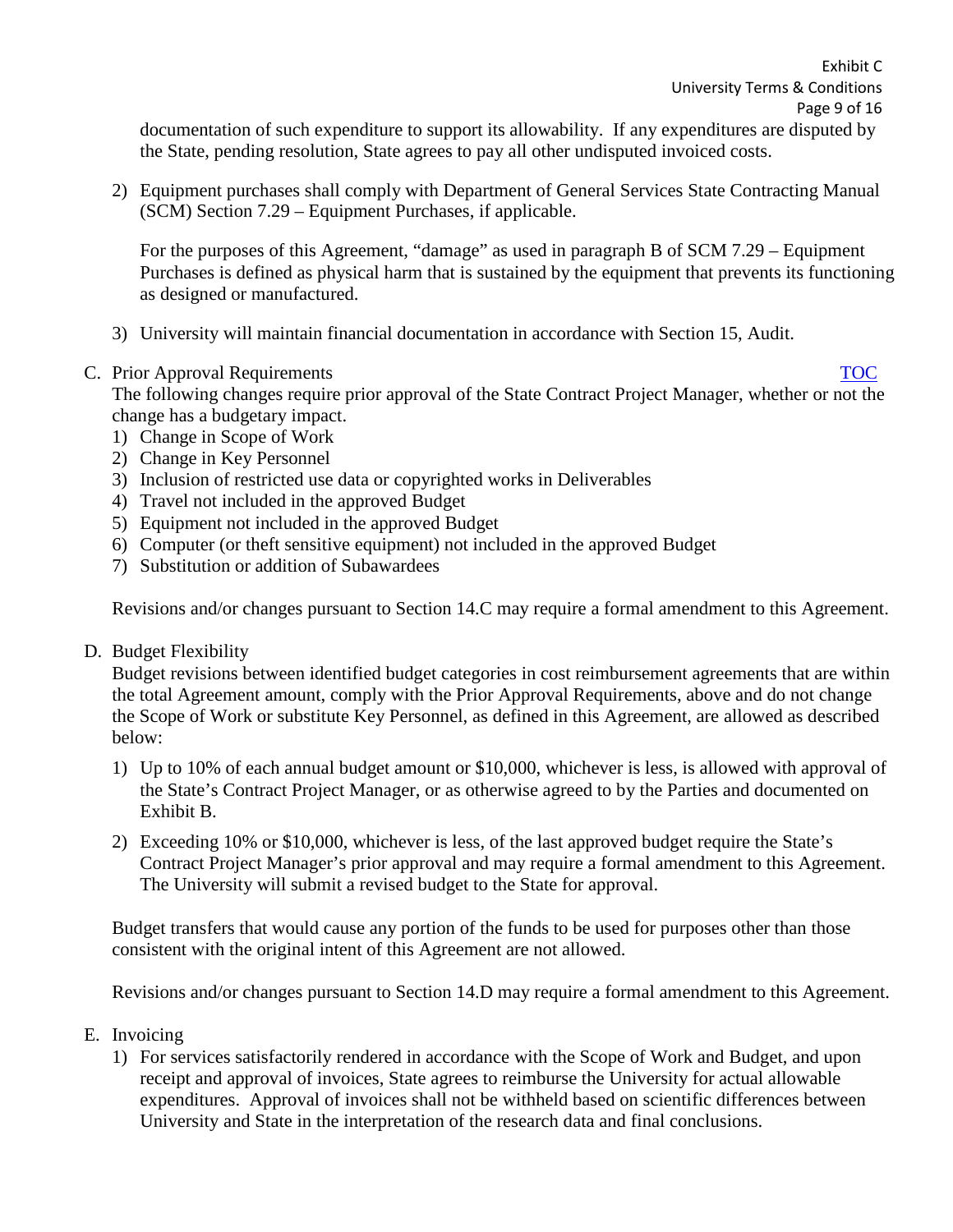2) Invoices shall be submitted in arrears not more frequently than monthly and not less frequently than quarterly to the State [Financial Contact,](#page-14-6) identified in Exhibit A3. Invoices may be submitted electronically by email. If submitted electronically, invoice must include the following certification for State certification to the State Controller's Office, in compliance with SAM 8422.1:

> This bill has been checked against our records and found to be the original one presented for payment and has not been paid. We have recorded this payment so as to prevent a later duplicate payment.

Signed: \_\_\_\_\_\_\_\_\_\_\_\_\_\_\_\_\_\_\_\_\_\_\_\_\_\_\_

State Agency Accounting Officer

3) Invoices shall: [TOC](#page-0-0)

- a. Bear the University's name as shown on the Agreement
- b. Include the Agreement number and University fund/reference number
- c. Identify the billing and/or performance period covered by the invoice and provide a detailed transaction ledger, including payroll detail, for the same period
- d. Provide University invoice contact, telephone number and/or email address
- e. Be prepared in accordance with the approved cost categories identified in Exhibit B and the elements contained in Exhibit B3
- f. Be certified in ink or by an electronically scanned copy of a signature by the University's [Authorized Financial Contact](#page-13-7) (or designee) identified in Exhibit A3 as true, correct, and the sole bill for the charges invoiced.
- 4) A copy of the invoice/detailed transaction ledger shall be certified in ink or by an electronically scanned copy of a signature by the PI or designee (such designee shall be identified in Exhibit A3) for costs incurred, with the following statement: "I have reviewed the expenditure detail for this invoice to determine the allowability of the charges to this project and certify that the salaries and wages included on this invoice and ledger are an accurate representation of actual time worked." This certified document may be transmitted electronically to the State's Contract Project Manager (Technical) identified in Exhibit A3.
- 5) The University shall submit the final invoice to the State, no later than ninety (90) calendar days after the agreement completion date.

# F. Program Income

- 1) The University shall account for [Program Income](#page-14-7) related to projects funded by this Agreement on Exhibit B, Page 2.
- 2) At the discretion of the State, as identified in Exhibit B, Page 2, Program Income may be used to support total project costs, to further eligible project or research program objectives, or to finance the non-state funded portion of the project or program.
- 3) After the execution of this Agreement, if the University becomes aware of Program Income not identified in Exhibit B, University will notify the State promptly by submitting a revised Exhibit B, Page 2, Program Income, pursuant to Section 14.C.
- 4) Within sixty (60) days of the program event the University will provide the State with a preliminary accounting of program event revenues and expenditures. When the work under this Agreement is completed and if applicable the University will reduce the total amount of the final invoice to the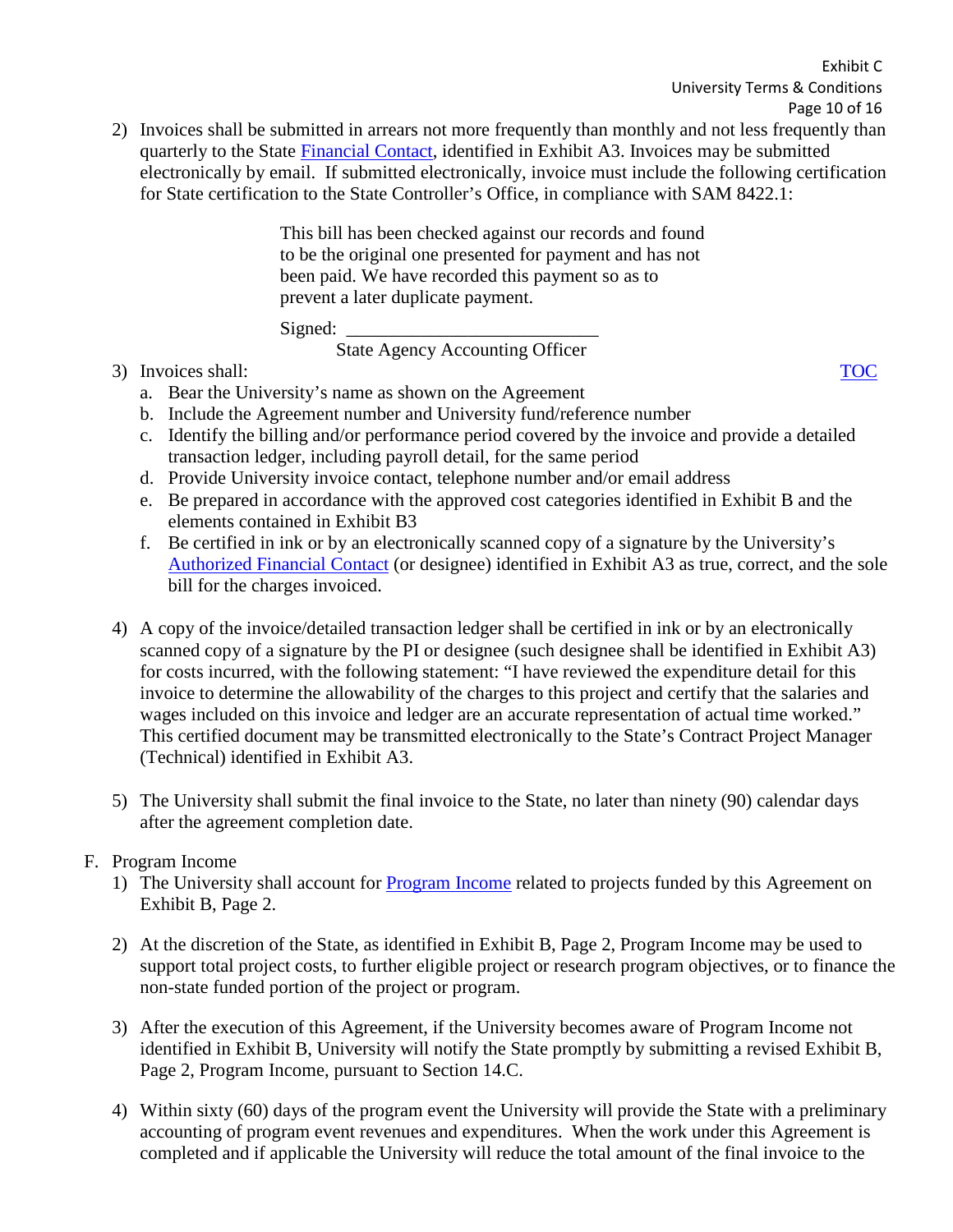Page 11 of 16 State by any Program Income exceeding total project expenditures. Unless agreed to otherwise by the Parties, net revenue from this project shall be remitted by the University to the State with the final closeout or accounting of project expenditures in accordance with Section E.4.

Exhibit C

University Terms & Conditions

<span id="page-10-0"></span>15. **Audit** [TOC](#page-0-0) The University agrees that the awarding State agency, the Department of General Services, the California State Auditor, or their designated representative shall have the right to audit and/or review, and copy any records and supporting documentation pertaining to the performance of this Agreement if it exceeds \$10,000. The University agrees to maintain such records for possible audit for a minimum of three (3) years after final payment, unless a longer period of record retention is stipulated in Exhibit D. If any litigation, claim, or audit begins prior to the expiration of the retention period, the records shall be retained until all litigation, claims or audit findings involving the records have been resolved and final action taken. University agrees to refund to the State any amounts claimed for reimbursement and paid to University which are later disallowed by the State after audit or inspection of records.

## <span id="page-10-1"></span>16. **Right to Publish**

- A. Subject to any restrictions on the publication, disclosure, dissemination and use of Confidential Information or use of data set forth in this Agreement or under any applicable law, the University shall have the right to publish, disclose, disseminate and use, in whole and in part, any data and information received or developed under this Agreement.
- B. The University will provide publications, presentations and other public releases resulting from work performed under this Agreement to the State for review at least thirty (30) calendar days prior to publication and will identify the proposed recipient(s). During the first twenty (20) calendar days of such review period, the State may provide notice to the University that it intends to rebut some or all aspects of the presentation, publication or other media release. The State will then have thirty (30) calendar days from the date of notice to prepare and submit such rebuttal to the recipient(s) identified by the University. Within the review period, the State may provide feedback to the University; the University will give good faith consideration to such feedback, but has no obligation to make any changes in said material, other than the removal of any material whose disclosure is prohibited or restricted by this Agreement or by any applicable law. Any of the above referenced time periods may be modified upon agreement of both Parties. Neither Party may unreasonably deny such requests.
- C. At the State's sole discretion, the State will require the University to use one of the following disclaimers in any publication, presentation or other public release:
	- 1) "This project was funded by the <Agency>. The contents may not necessarily reflect the official views or policies of the State of California."
	- 2) "This project was funded by the <Agency>. The contents do not represent the official views or policies of the State of California."

## <span id="page-10-2"></span>17. **Data Rights**

- A. [Preexisting Data](#page-13-8) of each Party that will be included as a Deliverable under this Agreement will be identified in Exhibit A4. Preexisting Data of the State may only be used by the University for purposes of the Scope of Work of this Agreement, unless such data is otherwise publicly available.
- B. At the State's expense for actual cost of duplication and delivery, University shall deliver additional [Project Data](#page-13-9) that is specifically requested by the State.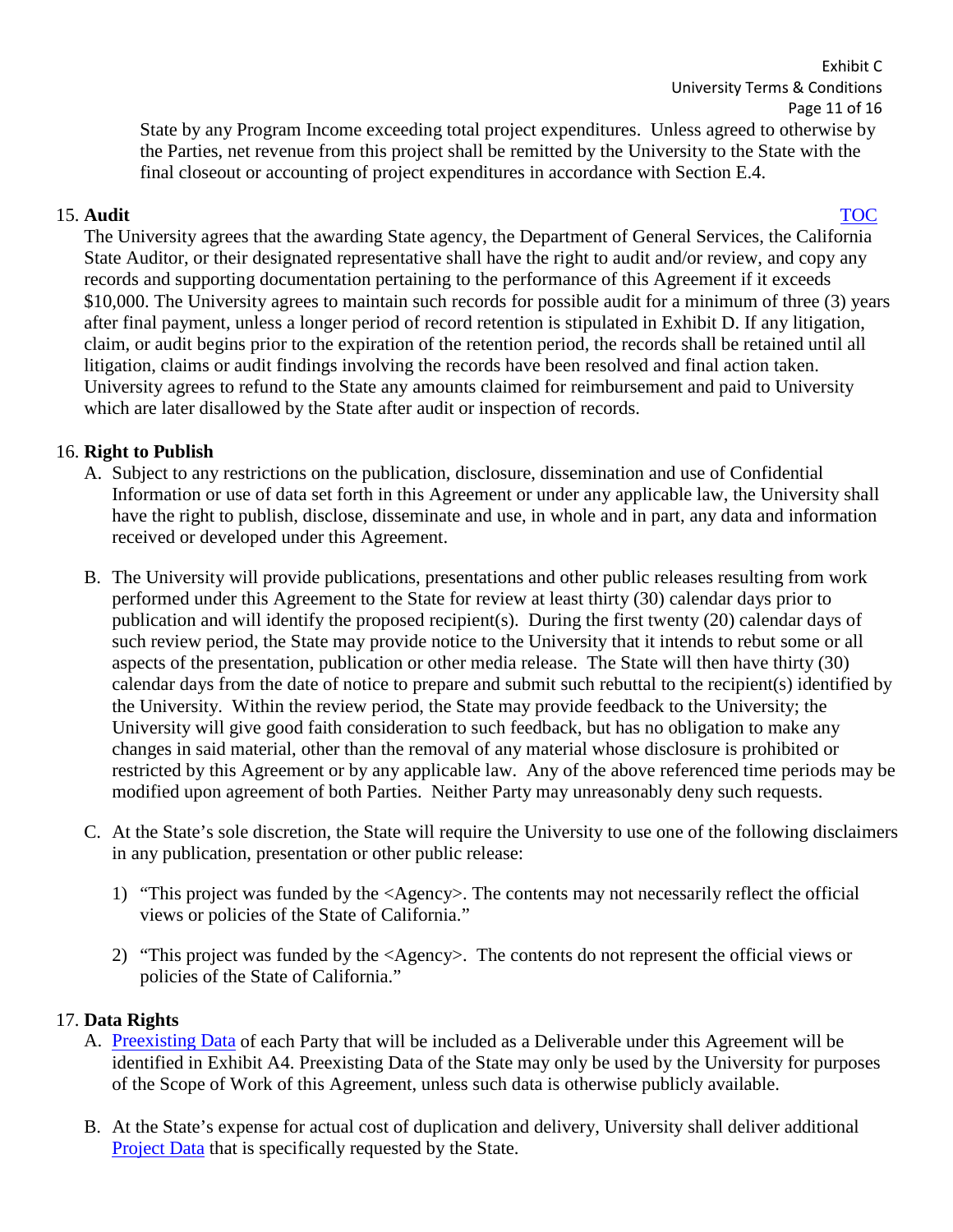- C. The State shall have the unrestricted right to use the [Deliverable Data](#page-14-8) and delivered [Project Data,](#page-13-9) subject to applicable use and disclosure restrictions identified in Exhibit A4 and other provisions in this Agreement, including but not limited to, Right to Publish, Confidential Information, Copyright, Patents and Use of Name and Publicity.
- D. The University shall have the unrestricted right to use Project Data, subject to applicable use and disclosure restrictions identified in Exhibit A4 and other provisions in this Agreement, including but not limited to, Right to Publish, Confidential Information, Copyrights, Patents and Use of Name and Publicity.

# <span id="page-11-0"></span>18. **Copyrights** [TOC](#page-0-0)

- 
- A. All rights in copyrightable works first created by the University in the performance of the Scope of Work, Exhibit A, under this Agreement are the property of the University. Unless restricted under Exhibit A4, the University shall grant the State a fully paid-up*,* royalty-free, nonexclusive, sublicensable, irrevocable license to use, reproduce, prepare derivative works, and distribute copies of the [Deliverables i](#page-14-9)dentified in Exhibit A1, to fulfill the State's government purposes.
- B. Notwithstanding the above, if the purpose of the Scope of Work is specifically to create a copyrightable work for use by the State and that fact is indicated in Exhibit A1, which may be amended upon mutual agreement of the Parties, then all rights in such copyrightable work will be the property of the State, subject to a reserved right for the University to use the copyrightable work for educational and research purposes and to allow other educational and nonprofit institutions to do so for educational and research purposes.
- C. Upon written request and subsequent amendment, the State may request delivery of computer software that is not identified on Exhibit A1, but was first created in the performance of the Scope of Work. To the extent the University is legally able to do so, University shall grant a fully paid-up, royalty-free, nonexclusive, sublicensable, irrevocable license to use, reproduce, prepare derivative works, and distribute copies, to fulfill the State's government purposes, subject to restrictions, if any, identified in Exhibit A4.

# <span id="page-11-1"></span>19. **Use of Name and Publicity**

Neither Party will use the name of the other Party or its employees in any advertisement, press release, or publicity with reference to this agreement or any product or service resulting from this agreement, without prior written approval of the other Party.

# <span id="page-11-2"></span>20. **Access to State Facilities or Computing Systems**

If University access to State agency facilities or computing systems is required, a separate agreement between the individual accessing the facility or system and the State agency may be necessary, and is referenced in Exhibit F.

# <span id="page-11-3"></span>21. **Notices**

All notices permitted or required under this Agreement shall be in writing and shall be delivered in person or transmitted to the mailing address or email address of the Party as specified in Exhibit A3 of this Agreement.

# 22. **Subject Headings**

Headings within this Agreement are for convenient reference only and have no effect in limiting or extending the language of the provisions to which they refer.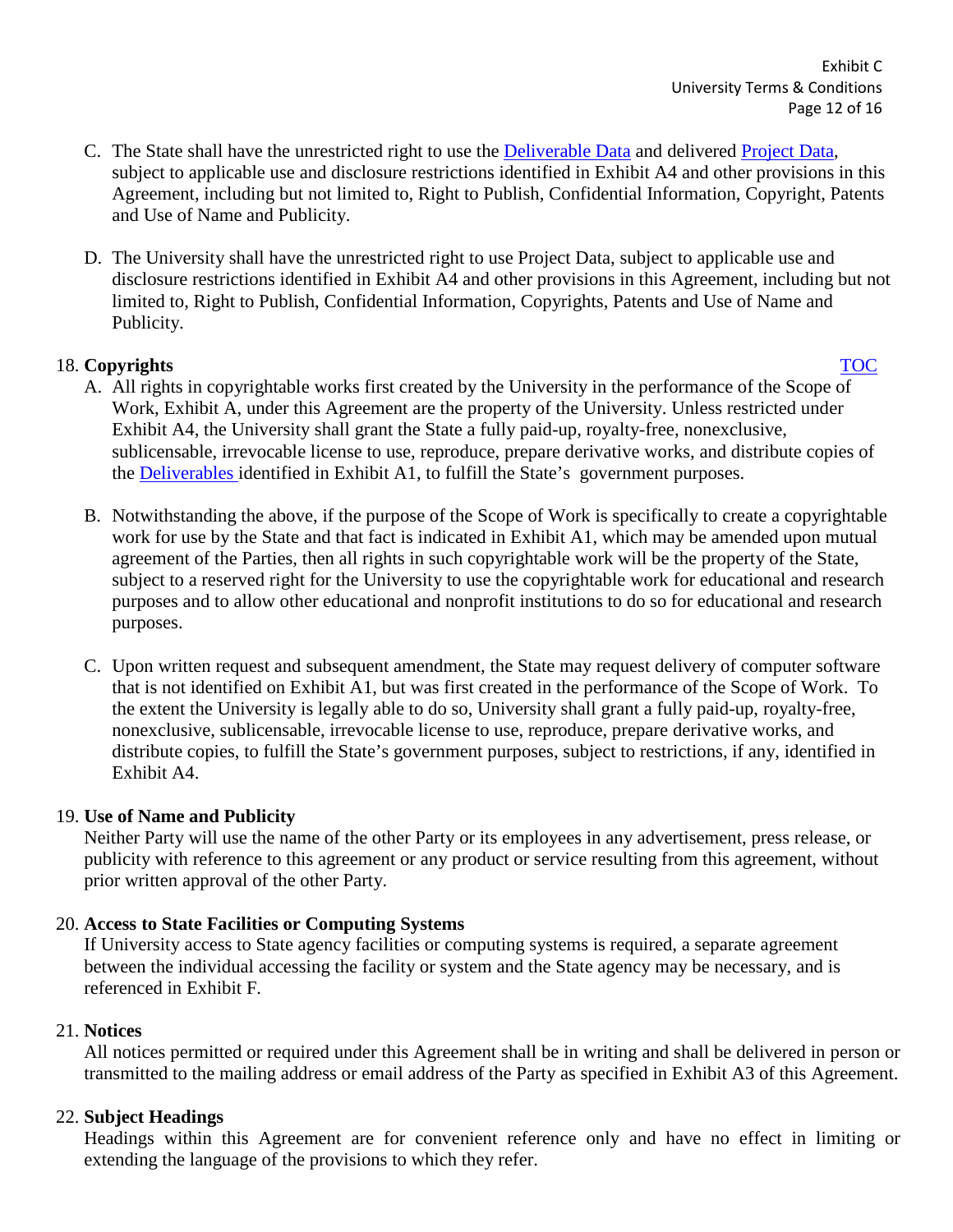## 23. **Force Majeure**

Neither Party shall be liable to the other for any delay in or failure of performance, nor shall any such delay in or failure of performance constitute default, if such delay or failure is caused by "Force Majeure." As used in this section, "Force Majeure" is defined as follows: Acts of war and acts of god such as earthquakes, floods, and other natural disasters such that performance is impossible.

## 24. **Governing Law**

This Agreement is governed by and shall be interpreted in accordance with the laws of the State of California.

## 25. **Severability**

The invalidity or unenforceability of any provisions of this Agreement shall not affect the validity or enforceability of any other provision of this Agreement, which shall remain in full force and effect.

## 26. **Entire Agreement**

This Agreement constitute(s) the entire agreement between the Parties with respect to its subject matter and constitutes and supersedes all prior agreements, representations and understandings of the Parties, written or oral.

## <span id="page-12-0"></span>**27. Order of Precedence:**

Any inconsistency in the provisions under this Agreement shall be resolved by giving precedence in the following order:

- 1. Exhibit D Additional Requirements Associated with Funding Sources, when applicable
- 2. Exhibit G Negotiated Alternate UTC Terms, when applicable
- 3. Exhibit C University Terms & Conditions (UTC)

[TOC](#page-0-0)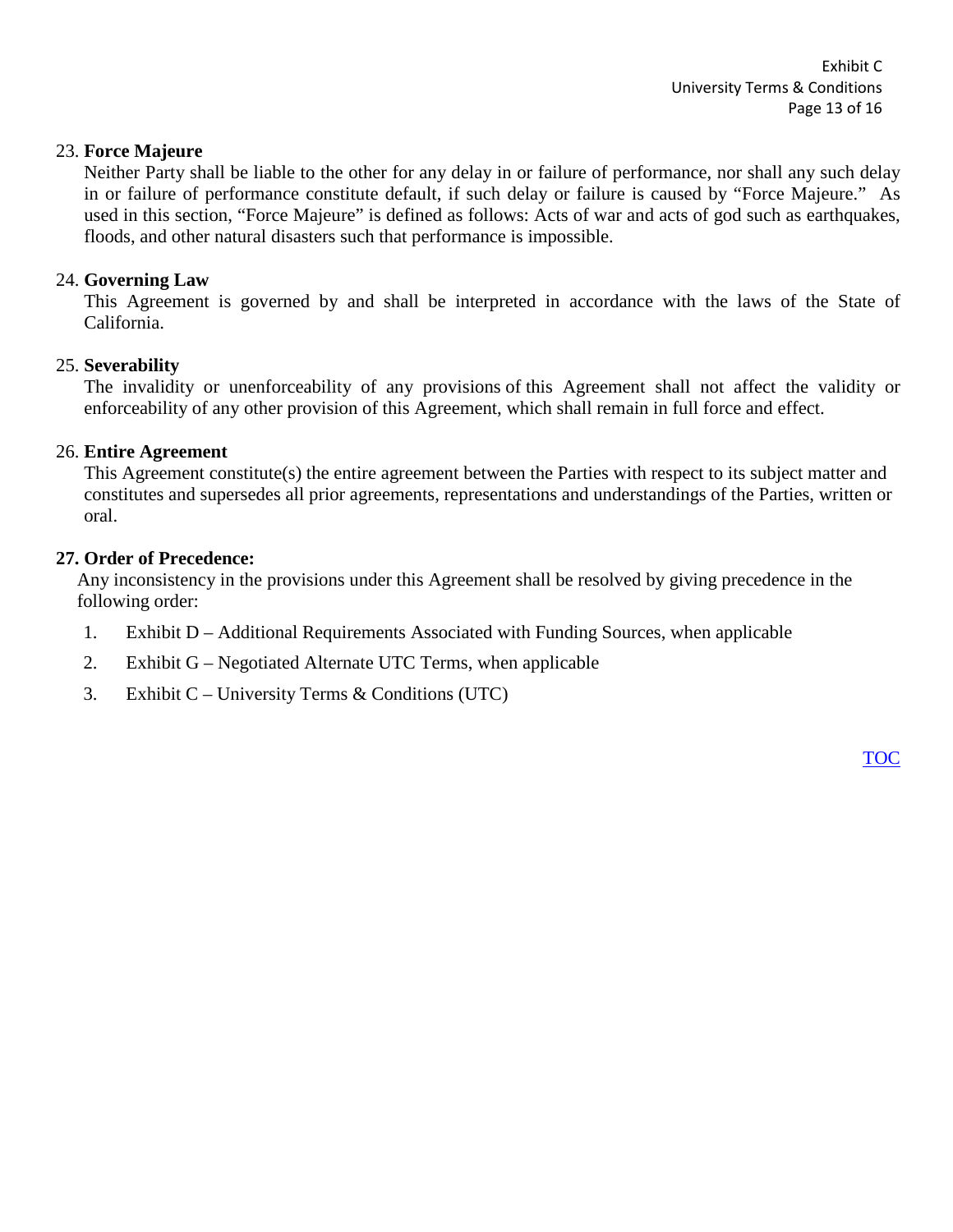### **AB20 Definitions**

### [TOC](#page-0-0)

<span id="page-13-0"></span>**Administrative Contact (State)**: Individual responsible for the day-to-day administration of the Agreement.

**Administrative Contact (University)**: Individual responsible for the day-to-day administration of the Agreement.

<span id="page-13-1"></span>**Agreement:** Agreement means a contract or grant between the state and the University of California or the California State University for research, training, or service.

<span id="page-13-7"></span>**Authorized Financial Contact**: University representative authorized to sign invoices to State agencies.

<span id="page-13-2"></span>**Authorized Official:** An individual authorized to enter into an agreement and receive notices on behalf of the UC, CSU or State as stipulated in the Agreement. The University's Authorized Official is usual located in the campus' contract & grant or sponsored project office. The State's Authorized Official is usually located in the agency's contracting office.

<span id="page-13-3"></span>**Confidential Information**: Information, the disclosure of which is restricted or prohibited by any provision of law. Some examples of "confidential information" include, but are not limited to, public social services client information described in California Welfare and Institutions Code Section 10850, and "personal information" about individuals that is non-disclosable under California Civil Code Section 1798.3 of the Information Practices Act (IPA), or any information identified as confidential by the parties, in accordance with Section 8 of this agreement.

<span id="page-13-4"></span>**Consultant**: An independent consultant is an individual not employed by the University of proven professional or technical competence who provides primarily professional or technical advice to the University and the University does not control the manner, means or methods of performance.

<span id="page-13-6"></span>**Contract Project Manager:** State agency representative responsible for oversight of the technical completion of the project, identified in Exhibit A3.

<span id="page-13-5"></span>**CSU Auxiliary Organization** *(when applicable)***:** A CSU Auxiliary Organization authorized to receive and administer externally funded projects on behalf of the Trustees of the California State University, pursuant to CCR Title 5, Division 5, Chapter 1, Subchapter 6, Article 2, Section 42500 [\(5 CCR § 42500\)](http://government.westlaw.com/linkedslice/default.asp?Action=TOC&RS=GVT1.0&VR=2.0&SP=CCR-1000).

**[Data:](#page-10-2)** Information, regardless of the form or medium including, but not limited to drawings, lists, findings, computations, notes, diagrams, data files, statistical records and other research data.

## <span id="page-13-8"></span>**Preexisting Data:**

- 1. State: Data that is already possessed or owned by the State.
- 2. University: Data that is already possessed or owned by the University.
- 3. 3rd Party: Data that is provided by a third party to the State or the University for use under this Agreement.

# [TOC](#page-0-0)

<span id="page-13-9"></span>**Project Data:** Data that is first produced in the performance of this Agreement by the Principal investigator or the University's project personnel. Project Data does not include a researcher's laboratory notebook, but does include Project Data contained therein.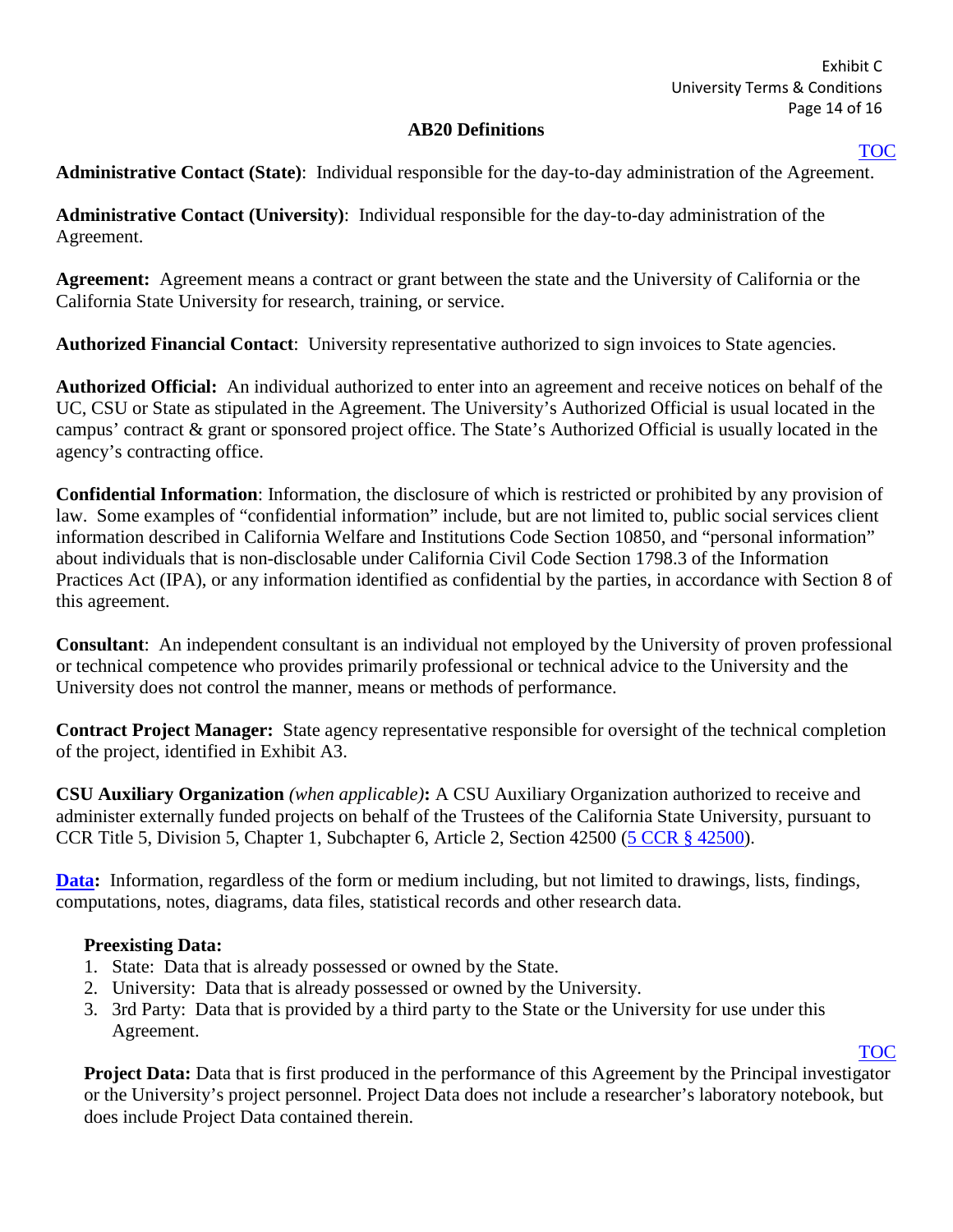<span id="page-14-9"></span><span id="page-14-8"></span>**Deliverables:** Items identified in the Scope of Work, Exhibit A1, and required to be delivered to the State.

<span id="page-14-4"></span>**Direct Costs:** Direct costs are those costs that can be identified specifically with a particular sponsored project, an instructional activity, or any other institutional activity, or that can be directly assigned to such activities relatively easily with a high degree of accuracy. Direct costs may include, but are not limited to, salary, fringe benefits (including graduate student tuition and fees), equipment, subawards, travel, supplies, other expenses and rental charges. Costs incurred for the same purpose in like circumstances must be treated consistently as either direct or indirect costs. Where an institution treats a particular type of cost as a direct cost of sponsored agreements, all costs incurred for the same purpose in like circumstances shall be treated as direct costs of all activities of the institution.

<span id="page-14-6"></span>**Financial Contact/Accounting (State)**: Individual responsible for processing invoices from University for payment.

**Independent Contractor**: An independent entity performing work for the University, where the University has the right to control only the result of the service, not the manner of performance.

<span id="page-14-5"></span>**Indirect Costs**: Indirect costs (IDC) are valid expenses of conducting research, instruction, and other sponsored activities at University, but are incurred for common or joint objectives and, therefore, cannot be identified readily and specifically with a particular project or program. Building use, facilities operation & maintenance costs, equipment use & depreciation and general administrative expenses are examples of costs that are usually treated as IDC.

**Institutional Base Salary**: Institutional Base Salary is the annual compensation paid by the University for an employee's appointment, whether that individual's time is spent on research, teaching, or other activities.

<span id="page-14-3"></span>**Key Personnel:** The PI and other individuals who contribute to the scientific development or execution of a project in a substantive, measurable way, whether or not they receive salaries or compensation under the agreement. The University identifies key personnel in each proposal.

**Notices Contact**: See Authorized Official.

<span id="page-14-2"></span>**Non-cancellable Obligations**: Allowable costs that have been properly budgeted in Exhibit B incurred through the date of termination, but cannot be reversed at the point of termination.

<span id="page-14-0"></span>**Party(ies):** Party or Parties shall mean the University campus or the State agency as the parties to this Agreement, and does not apply to any third party or other entity.

<span id="page-14-1"></span>**Principal Investigator**: The Principal Investigator (PI) is defined as the individual(s) judged by the University to have the appropriate level of authority and responsibility and has been designated in the University's proposal to the State to direct the project or program supported by the Agreement.

<span id="page-14-7"></span>**Program Income:** Gross income earned by the University that is directly generated by a supported activity and earned only as a result of the State funded project.